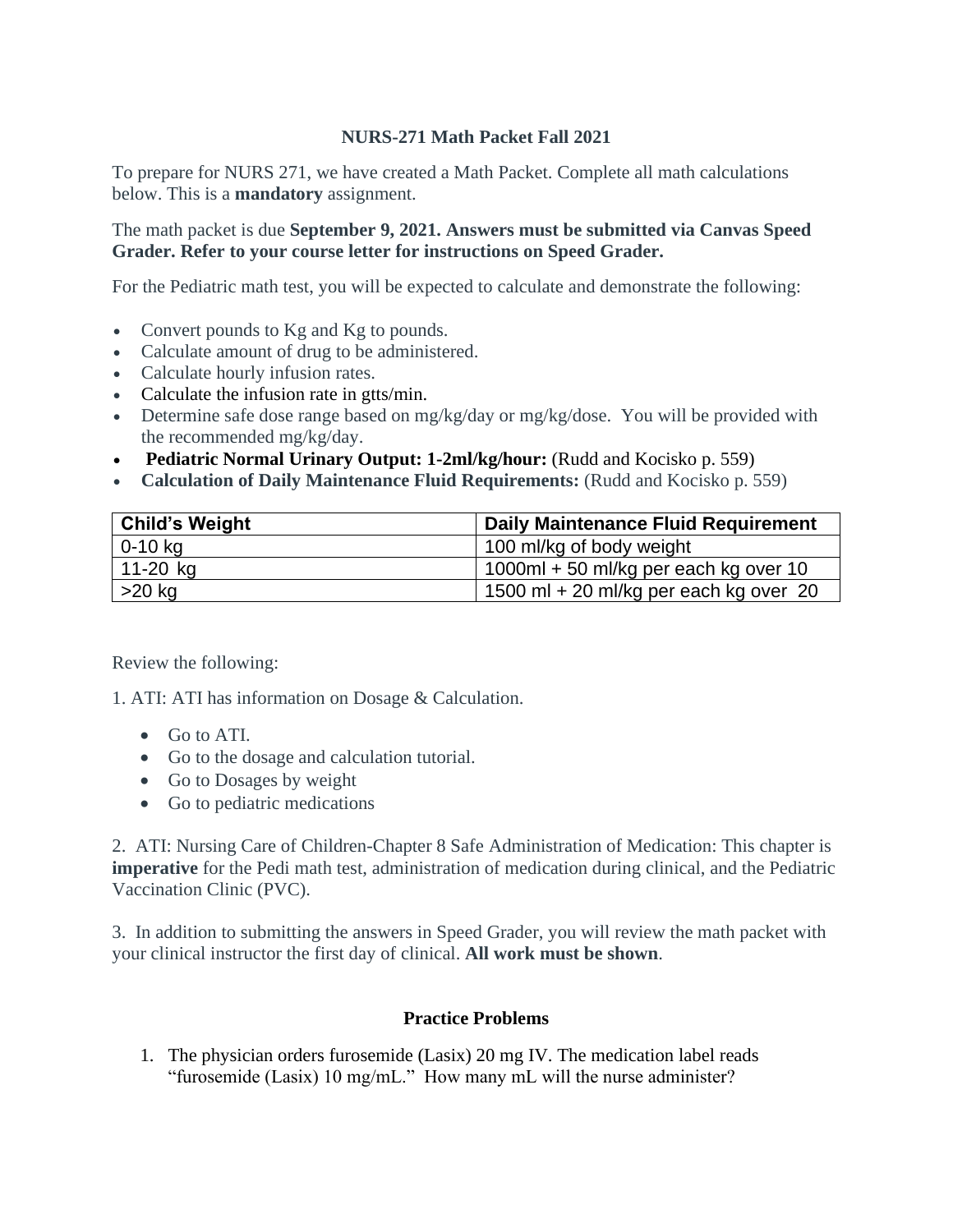- 2. The child is to receive phenytoin (Dilantin) 75 mg PO q12h. The safe dose range is 5–7 mg/kg/day in divided doses q12h. The child weighs 56 lb. What is the individual safe dose range for this child? Is the ordered dose safe? Round the answer to the nearest tenth. Use a leading zero if it applies. Do not use a trailing zero.
- 3. The child is prescribed lanoxin (Digoxin) 75 mcg PO qd. The pharmacy supplies lanoxin (Digoxin) 0.05mg scored tablets. How many tablets will the nurse administer? Record your answer using one decimal place.
- 4. The physician orders the patient a 10-mL/kg normal saline bolus to infuse over 2 hours. The child weighs 36 kg. Calculate the infusion rate in mL/hr.
- 5. The child is receiving D10NS with 20 mEq KCL infusing at 100 mL/hr. A new 1,000 mL fluid bag was hung at 0700. At 0800 the IV infiltrated and was restarted at 1000. At 1100 the IV rate was decreased to 50 mL/hr until 1900. Calculate the total IV intake from 0700 to 1900.
- 6. The physician orders vancomycin (Vancomycin) 250 mg PO qid for a child weighing 65 lb. The safe dose range is 25–50 mg/kg/day in divided doses q6h. What is the individual safe dose range for this child? Is the ordered dose safe? Round the answer to the nearest tenth. Use a leading zero if it applies. Do not use a trailing zero.
- 7. The child has continuous bladder irrigation running at 175 mL/hr. The nurse empties 250 mL from the child's Foley catheter at 1000, 375 mL at 1130, 180 mL at 1200, and 425 mL at 1400. What is the child's total urine output from 1000 to1400?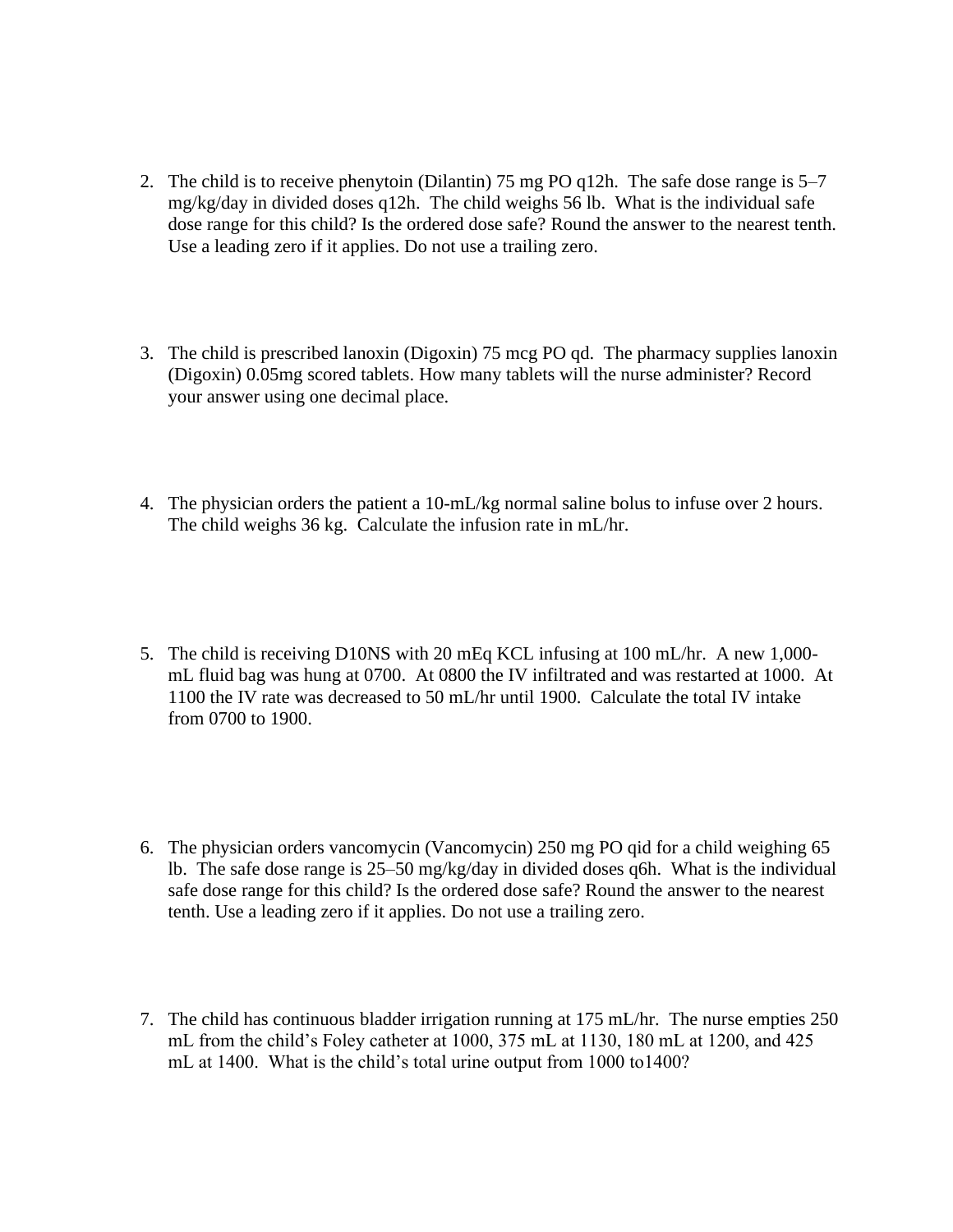- 8. The patient is to receive amoxicillin (Amoxil) 80 mg oral suspension q6h. The pharmacy supplies a bottle labeled "amoxicillin (Amoxil) 125 mg/5 mL." How many mL will the nurse administer? Record your answer using one decimal place.
- 9. The patient is to receive an enteral tube feeding of  $\frac{2}{3}$  strength Nutren Junior to infuse at 120 mL/hr. The Nutren Junior is available in a full-strength 8-ounce can. How many mL of water will the nurse add to make the correct concentration of formula?
- 10. The physician orders duramorph (Morphine Sulfate) 2 mg IV q4h prn pain. The safe dose range is 0.1–0.2 mg/kg/dose. The child weighs 43 lb. What is the individual safe dose range for this child? Is the ordered dose safe? Record your answer rounding to one decimal place.
- 11. The child with an NG tube connected to low intermittent suction has the following orders:
	- 1. NPO
	- 2. Measure and record NG output q4hr
	- 3. Maintenance IV: D10/0.45 NaCl @ 120 mL/hr
	- 4. Replace NG output mL for mL over 4 hours
	- 5. NG replacement IV: 0.5% NaCl
	- 6. Maximum hourly IV intake of 200 mL/hr

The NG output for the past 4 hours was 320 mL. Calculate the NG replacement IV infusion rate for the next 4 hours in mL/hr.

12. The physician orders 300 mL NS IV bolus to infuse over 2 hours. The IV infusion pump is not available. The nurse has microdrip tubing with a drop factor of 20 gtts/mL. Calculate the infusion rate in gtts/min.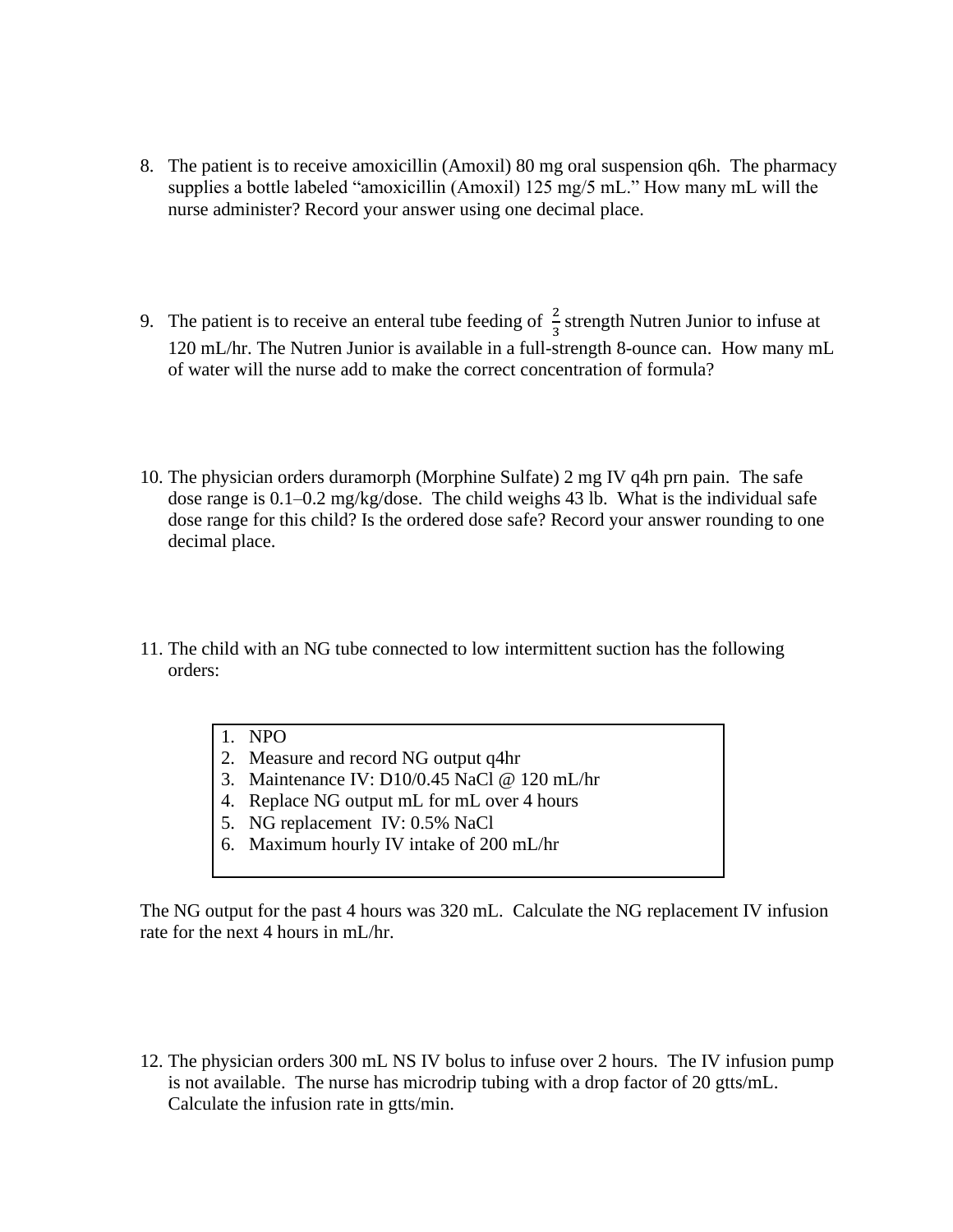- 13. The child is ordered naloxone HCL (Narcan) 300 mcg IV push STAT. The medication package is labeled "naloxone HCL (Narcan) 0.4 mg/mL." How many mL will the nurse administer? Record your answer using two decimal places.
- 14. The child is receiving an IV infusion of D51/2 NS infusing at 65 mL/hr. At 0700 the infusion bag contained 650 mL. What time should the nurse expect the infusion bag to be empty?
- 15. The physician ordered Heparin 8,000 units subcutaneous once daily. The pharmacy provides a vial labeled "Heparin 10,000 units per mL." How many mL will the nurse administer? Record your answer using one decimal place.
- 16. The patient is prescribed piperacillin (Zosyn) 300 mg IV q8h to infuse over 4 hours. The pharmacy provides a bag labeled "piperacillin (Zosyn) 300 mg in 200 mL." Calculate the infusion rate in mL/hr.
- 17. The child is prescribed acetylsalicylic acid (aspirin) 650 mg PO daily. The pharmacy supplies acetylsalicylic acid (aspirin) 325 mg in scored tablets. How many tablets will the nurse administer?
- 18. The physician orders clindamycin (Cleocin) oral suspension 230 mg PO tid for a child weighing 82 lb. The safe dose range is 12–18 mg/kg/day in 3 divided doses. What is the individual safe dose range for this child? Is the ordered dose safe? Round the answer to the nearest tenth. Use a leading zero if it applies. Do not use a trailing zero.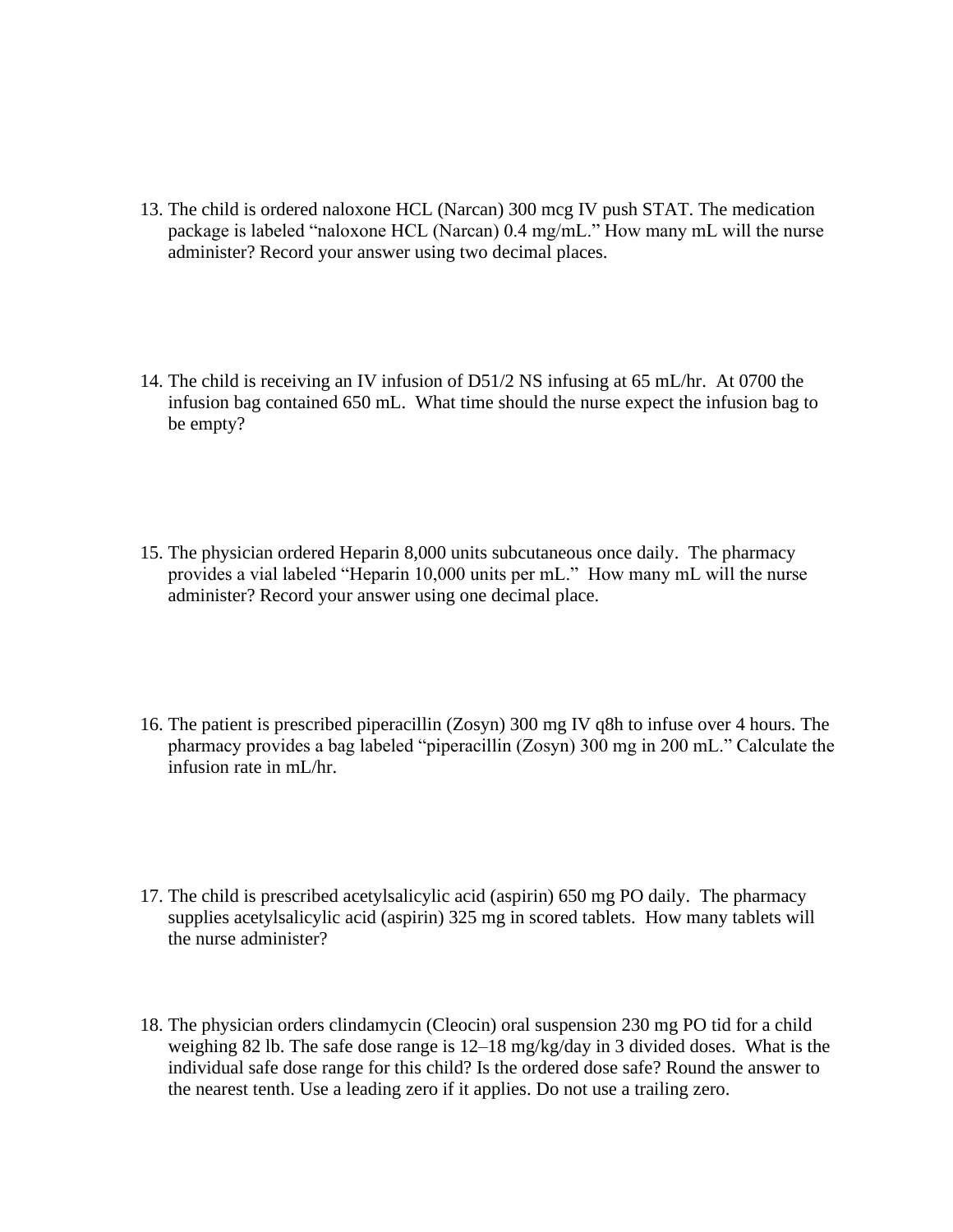- 19. The physician orders ranitidine (Zantac) 150 mg IV q12h to infuse over 15 minutes. The pharmacy supplies a bag labeled "ranitidine (Zantac) 150 mg in 100 mL." Calculate the infusion rate in mL/hr.
- 20. The physician orders 100 mL D10W IV bolus to infuse over 15 minutes. The IV infusion pump is not available. The nurse has microdrip tubing with a drop factor of 60 gtt/mL. Calculate the infusion rate in gtts/min.
- 21. The child is prescribed omnicef (Cefdinir) 380 mg PO qid. The safe dose range for omnicef (Cefdinir) is 15–30 mg/kg/day in divided doses. The child weighs 105 lb. Calculate the individual safe dose range for this child. Is the ordered dose safe? Record your answer rounding to the whole number.
- 22. The physician orders 150 mg hydrocortisone sodium succinate (Solu-Cortef) IV push q6h. The vial reads "hydrocortisone sodium succinate (Solu-Cortef) 250 mg/2 mL." How many mL will the nurse administer? Record your answer using one decimal place.
- 23. The child is prescribed fluconazole (Diflucan) 600 mg PO bid. The pharmacy supplies a bottle labeled "fluconazole (Diflucan) 60 mg/mL." How many tsp will the nurse administer?
- 24. The physician orders hydromorphone (Dilaudid) 2 mg PO q4h prn pain. The safe dose range for hydromorphone (Dilaudid) is 0.03–0.08 mg/kg/dose q4h prn pain. The child weighs 117 lb. Calculate the individual safe dose range for this child. Is the ordered dose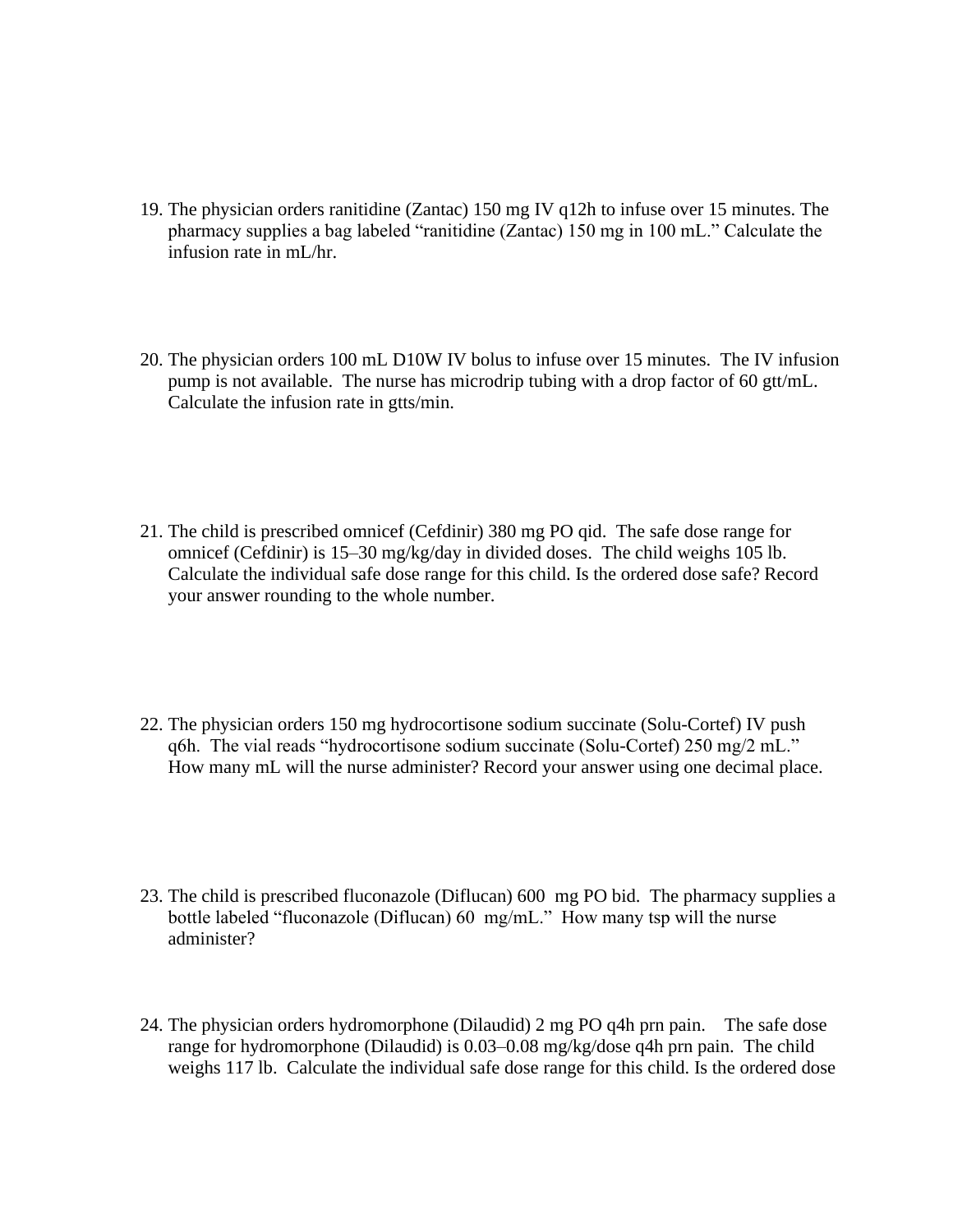safe? Round the answer to the nearest tenth. Use a leading zero if it applies. Do not use a trailing zero.

- 25. The physician prescribes famotidine (Pepcid) 25 mg to infuse over 45 minutes. The pharmacy provides a bag labeled "famotidine (Pepcid) 25 mg/150 mL." Calculate the infusion rate in mL/hr.
- 26. The child is ordered to receive levetiracetam (Keppra) 250 mg PO qid. The medication available reads "levetiracetam (Keppra) 125 mg/5 mL." How many mL will the nurse administer?
- 27. The patient is to receive an enteral tube feeding of  $\frac{1}{2}$  strength Elocare Infant to infuse at 90 mL/hr. The Elocare Infant is available in a full-strength 8-ounce can. How many mL of water will the nurse add to make the correct concentration of formula?
- 28. The physician orders voriconazole (Vfend) 325 mg IV q6h to infuse over 45 minutes. The pharmacy supplies a bag labeled "voriconazole (Vfend) 325 mg in 250 mL." Calculate the infusion rate in mL/hr. Record your answer using one decimal place.
- 29. The child is prescribed enalapril (Vasotec) 2 mg PO bid. The safe dose range for enalapril (Vasotec) is 0.08–0.1 mg/kg/day in 2 divided doses. The child weighs 92 lb. Calculate the individual safe dose range for this child. Is the ordered dose safe? Round the answer to the nearest tenth. Use a leading zero if it applies. Do not use a trailing zero.
- 30. The child is ordered methylprednisolone sodium succinate (Solu-Medrol) 750 mcg IV q12h. The medication package is labeled "methylprednisolone (Solu-Medrol) 1 mg/mL." How many mL will the nurse administer? Record your answer using two decimal places.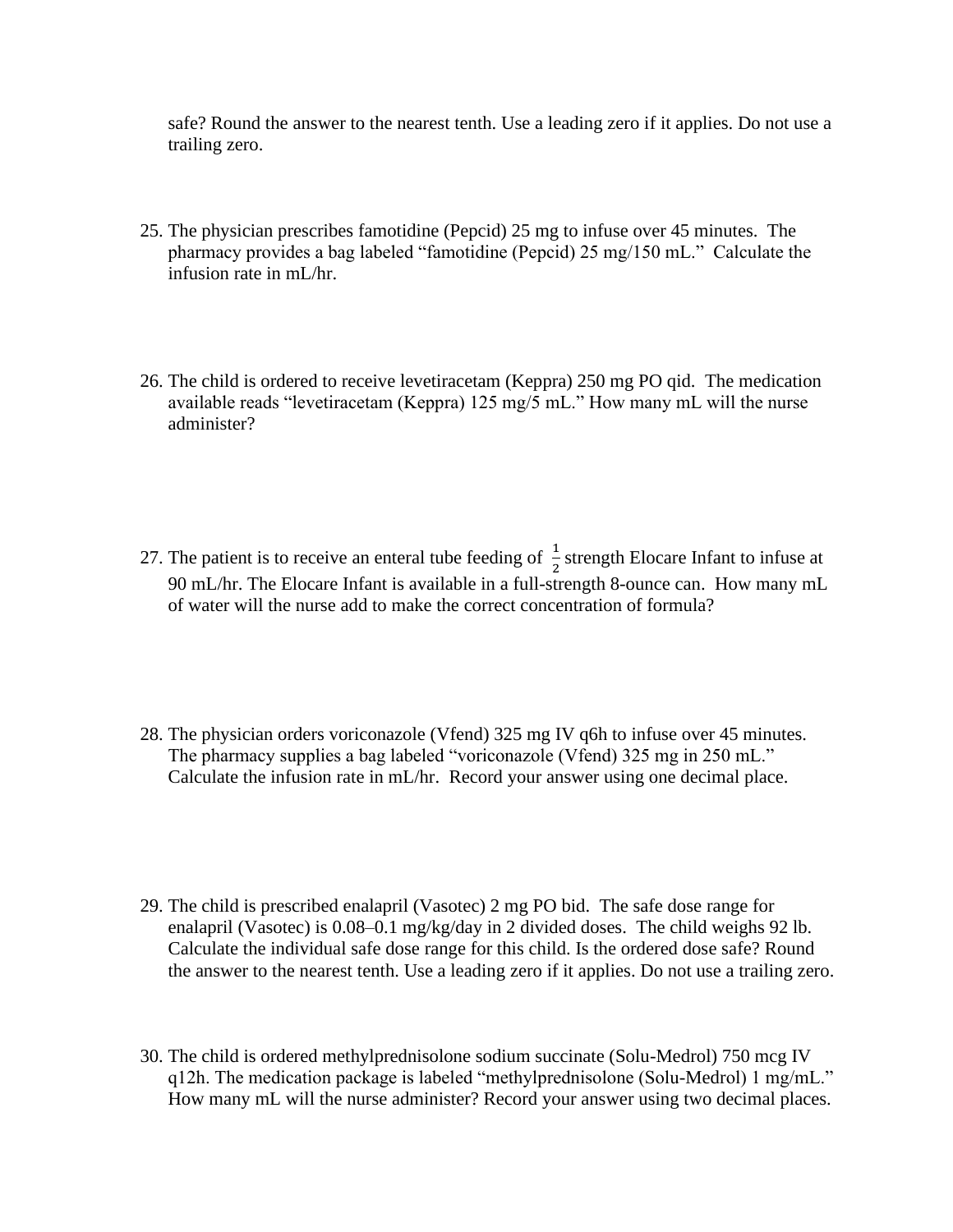31. The child weighs 12 kg. Calculate the 4-hour fluid requirement. Record your answer using one decimal place.

32. The child weighs 154 lb. Calculate the 24-hour fluid requirement.

33. The child weighs 40 lb. Calculate the hourly fluid requirement. Round the answer to the nearest tenth. Use a leading zero if it applies. Do not use a trailing zero.

34. The child weighs 8 kg. Calculate the 6-hour fluid requirement.

35. The child weighs 117 lb. Calculate the 12-hour fluid requirement. Record your answer using one decimal place.

36. The child weighs 36 lb. Calculate the expected urine output for 6 hours. Record your answer using one decimal place.

37. The child weighs 128 lb. Calculate the expected urine output for 12 hours. Record your answer using one decimal place.

38. The child weighs 56 lb. Calculate the expected urine output for 2 hours. Record your answer using one decimal place.

39. For the past 4 hours, a child weighing 64 lb has had 100 mL of urine output. Is this above, below, or within the expected urine output range for this child? Round the answer to the nearest tenth.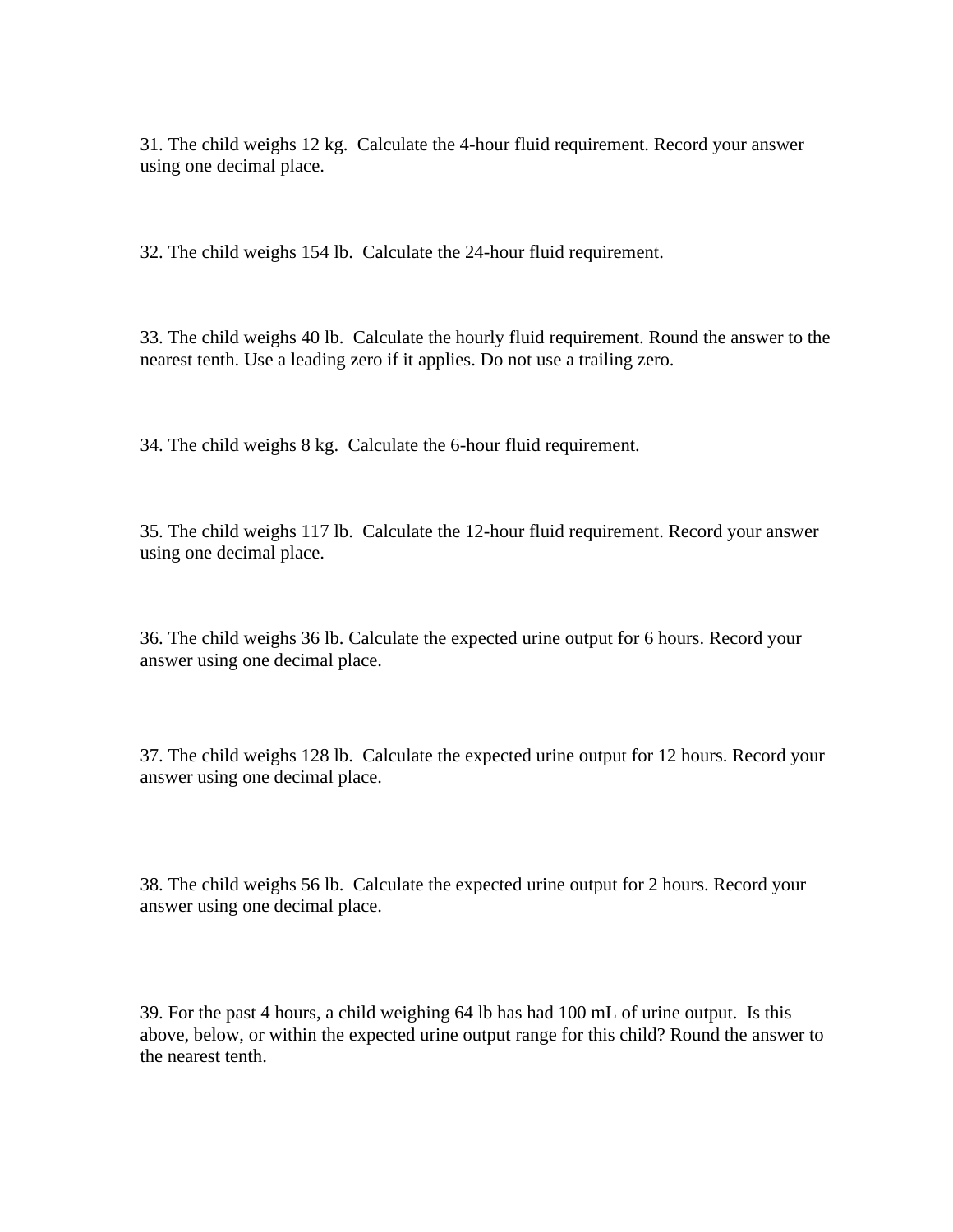40. For the past 6 hours, a child weighing 54 kg has had 564 mL of urine output. Is this above, below, or within the expected urine output range for this child?

41. An infant weighs 6 lbs 9 oz. Convert to Kg. Round the answer to the nearest tenth. Use a leading zero if it applies. Do not use a trailing zero.

- 42. Order: Pitocin IV 4mu/min Availability: Pitocin 20 Units in 1000ml D5LR Calculate the infusion rate in ml/hr.
- 43. Order: Pitocin IV 2mu/min Availability: Pitocin 20 Units in 1000ml D5LR How many ml/hr will you set the pump to infuse the correct amount?

44. A 9-month-old infant is on strict I&O. The diaper weighs 25ml when dry. When changing the diaper with urine, the total weight is 89ml. How much output is calculated for the infant?

Convert Pounds to Ounces Subtract 5-10% Convert back to pounds\*\*\*\* (see formula)

Formula Divide ounces by 16 to get pounds Any decimal, times by 16 to get ounces Infant weighs 9 pounds, 13 ounces  $(9 \times 16) + 13 = 157$  ounces Infant can lose 15.7 ounces 157-15.7= 141.3 ounces 141.3 divided by 16= 8.83125 Or 8 pounds and 83.125/100ths of a pound  $.83125 \times 16 = 13.3$  ounces